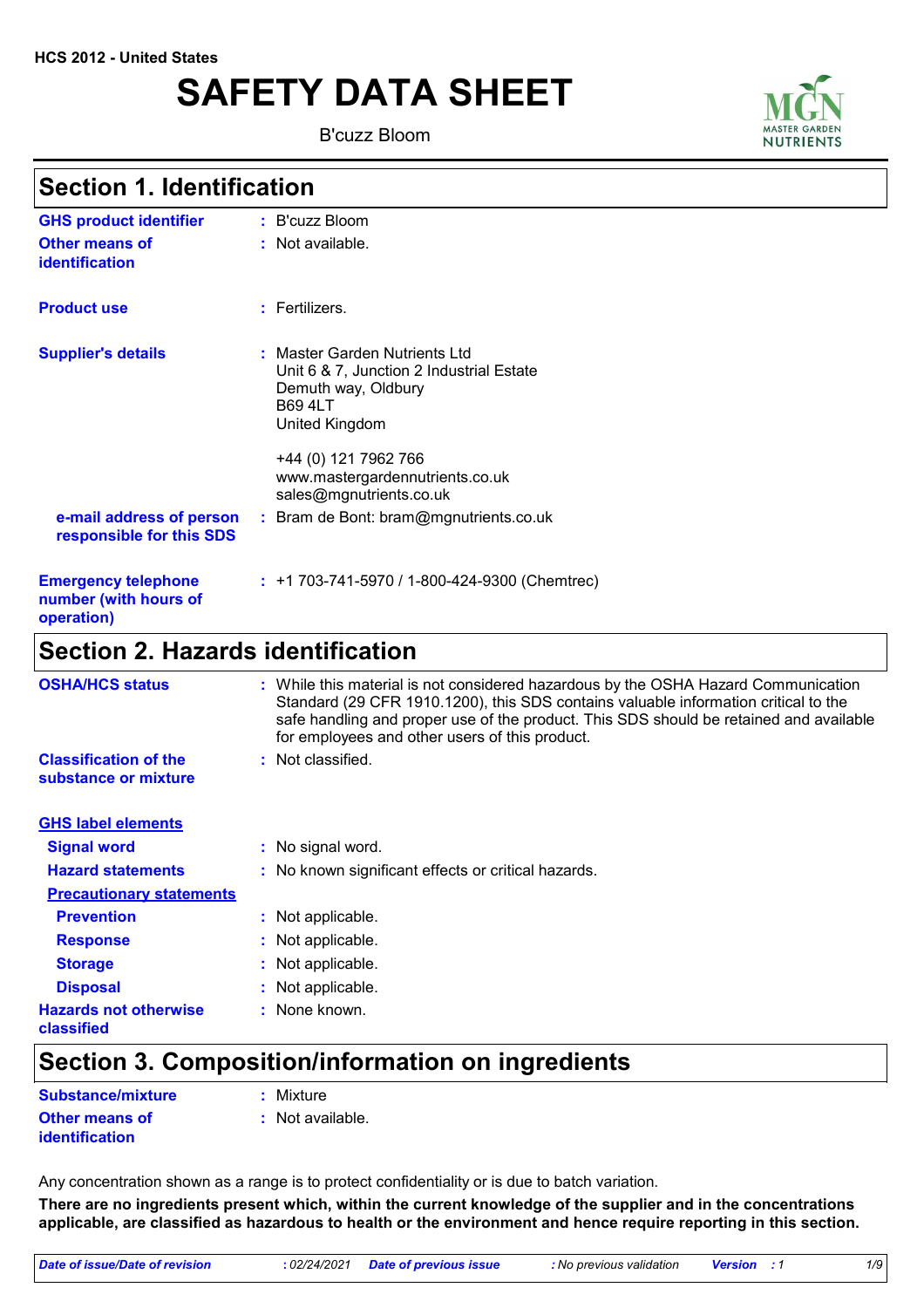## **Section 3. Composition/information on ingredients**

**Occupational exposure limits, if available, are listed in Section 8.**

## **Section 4. First aid measures**

### **Description of necessary first aid measures**

| Eye contact         | : Immediately flush eyes with plenty of water, occasionally lifting the upper and lower<br>eyelids. Check for and remove any contact lenses. Get medical attention if irritation<br>occurs.                                                                                                                                                            |
|---------------------|--------------------------------------------------------------------------------------------------------------------------------------------------------------------------------------------------------------------------------------------------------------------------------------------------------------------------------------------------------|
| <b>Inhalation</b>   | : Remove victim to fresh air and keep at rest in a position comfortable for breathing. Get<br>medical attention if symptoms occur.                                                                                                                                                                                                                     |
| <b>Skin contact</b> | : Flush contaminated skin with plenty of water. Remove contaminated clothing and<br>shoes. Get medical attention if symptoms occur.                                                                                                                                                                                                                    |
| <b>Ingestion</b>    | : Wash out mouth with water. Remove victim to fresh air and keep at rest in a position<br>comfortable for breathing. If material has been swallowed and the exposed person is<br>conscious, give small quantities of water to drink. Do not induce vomiting unless<br>directed to do so by medical personnel. Get medical attention if symptoms occur. |

### **Most important symptoms/effects, acute and delayed**

| <b>Potential acute health effects</b> |                                                     |
|---------------------------------------|-----------------------------------------------------|
| Eye contact                           | : No known significant effects or critical hazards. |
| <b>Inhalation</b>                     | : No known significant effects or critical hazards. |
| <b>Skin contact</b>                   | : No known significant effects or critical hazards. |
| <b>Ingestion</b>                      | : No known significant effects or critical hazards. |
| <b>Over-exposure signs/symptoms</b>   |                                                     |
| <b>Eye contact</b>                    | : No specific data.                                 |
| <b>Inhalation</b>                     | : No specific data.                                 |
| <b>Skin contact</b>                   | : No specific data.                                 |
| <b>Ingestion</b>                      | : No specific data.                                 |
|                                       |                                                     |

|                                   | Indication of immediate medical attention and special treatment needed, if necessary                                           |  |
|-----------------------------------|--------------------------------------------------------------------------------------------------------------------------------|--|
| <b>Notes to physician</b>         | : Treat symptomatically. Contact poison treatment specialist immediately if large<br>quantities have been ingested or inhaled. |  |
| <b>Specific treatments</b>        | : No specific treatment.                                                                                                       |  |
| <b>Protection of first-aiders</b> | : No action shall be taken involving any personal risk or without suitable training.                                           |  |

### **See toxicological information (Section 11)**

## **Section 5. Fire-fighting measures**

| <b>Extinguishing media</b>                             |                                                                                                                                                                                                     |
|--------------------------------------------------------|-----------------------------------------------------------------------------------------------------------------------------------------------------------------------------------------------------|
| <b>Suitable extinguishing</b><br>media                 | : Use dry chemical, $CO2$ , water spray (fog) or foam. Use an extinguishing agent suitable<br>for the surrounding fire.                                                                             |
| <b>Unsuitable extinguishing</b><br>media               | : Do not use water jet.                                                                                                                                                                             |
| <b>Specific hazards arising</b><br>from the chemical   | : In a fire or if heated, a pressure increase will occur and the container may burst.                                                                                                               |
| <b>Hazardous thermal</b><br>decomposition products     | : No specific data.                                                                                                                                                                                 |
| <b>Special protective actions</b><br>for fire-fighters | : Promptly isolate the scene by removing all persons from the vicinity of the incident if<br>there is a fire. No action shall be taken involving any personal risk or without suitable<br>training. |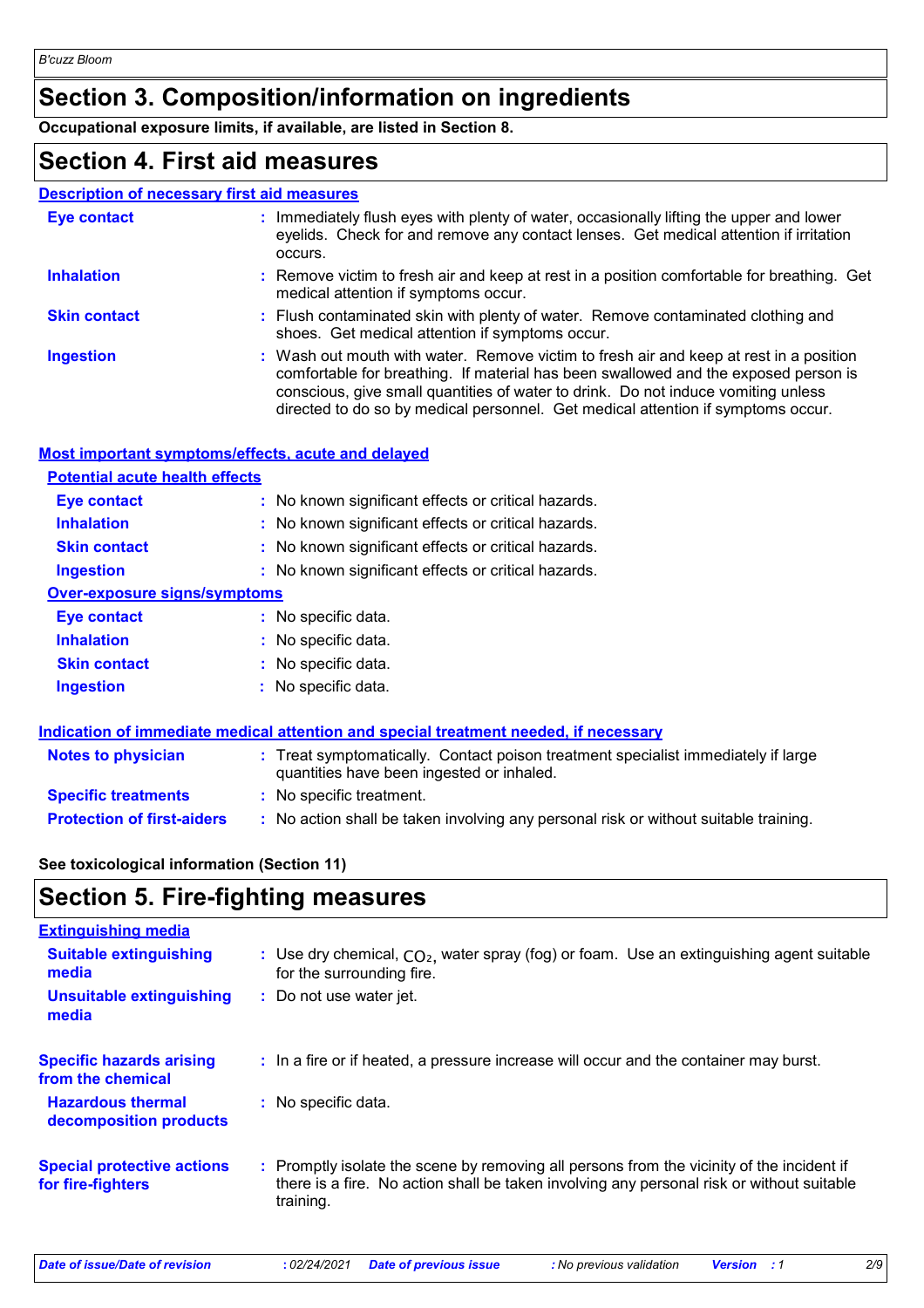## **Section 5. Fire-fighting measures**

| <b>Special protective</b><br>equipment for fire-fighters | : Fire-fighters should wear appropriate protective equipment and self-contained breathing<br>apparatus (SCBA) with a full face-piece operated in positive pressure mode. |
|----------------------------------------------------------|--------------------------------------------------------------------------------------------------------------------------------------------------------------------------|
| <b>Remark (Explosibility)</b>                            | : Not considered to be a product presenting a risk of explosion.                                                                                                         |

### **Section 6. Accidental release measures**

|                                                              | Personal precautions, protective equipment and emergency procedures                                                                                                                                                                                                                                                                                                                                                                                                                                                                                                                        |
|--------------------------------------------------------------|--------------------------------------------------------------------------------------------------------------------------------------------------------------------------------------------------------------------------------------------------------------------------------------------------------------------------------------------------------------------------------------------------------------------------------------------------------------------------------------------------------------------------------------------------------------------------------------------|
| For non-emergency<br>personnel                               | : No action shall be taken involving any personal risk or without suitable training.<br>Evacuate surrounding areas. Keep unnecessary and unprotected personnel from<br>entering. Do not touch or walk through spilled material. Put on appropriate personal<br>protective equipment.                                                                                                                                                                                                                                                                                                       |
| For emergency responders                                     | If specialized clothing is required to deal with the spillage, take note of any information in<br>÷.<br>Section 8 on suitable and unsuitable materials. See also the information in "For non-<br>emergency personnel".                                                                                                                                                                                                                                                                                                                                                                     |
| <b>Environmental precautions</b>                             | : Avoid dispersal of spilled material and runoff and contact with soil, waterways, drains<br>and sewers. Inform the relevant authorities if the product has caused environmental<br>pollution (sewers, waterways, soil or air).                                                                                                                                                                                                                                                                                                                                                            |
| <b>Methods and materials for containment and cleaning up</b> |                                                                                                                                                                                                                                                                                                                                                                                                                                                                                                                                                                                            |
| <b>Small spill</b>                                           | : Stop leak if without risk. Move containers from spill area. Dilute with water and mop up<br>if water-soluble. Alternatively, or if water-insoluble, absorb with an inert dry material and<br>place in an appropriate waste disposal container. Dispose of via a licensed waste<br>disposal contractor.                                                                                                                                                                                                                                                                                   |
| <b>Large spill</b>                                           | : Stop leak if without risk. Move containers from spill area. Prevent entry into sewers,<br>water courses, basements or confined areas. Wash spillages into an effluent treatment<br>plant or proceed as follows. Contain and collect spillage with non-combustible,<br>absorbent material e.g. sand, earth, vermiculite or diatomaceous earth and place in<br>container for disposal according to local regulations (see Section 13). Dispose of via a<br>licensed waste disposal contractor. Note: see Section 1 for emergency contact<br>information and Section 13 for waste disposal. |

# **Section 7. Handling and storage**

| <b>Precautions for safe handling</b>                                             |                                                                                                                                                                                                                                                                                                                                                                                                                                                                                                                                                                                  |
|----------------------------------------------------------------------------------|----------------------------------------------------------------------------------------------------------------------------------------------------------------------------------------------------------------------------------------------------------------------------------------------------------------------------------------------------------------------------------------------------------------------------------------------------------------------------------------------------------------------------------------------------------------------------------|
| <b>Protective measures</b>                                                       | : Put on appropriate personal protective equipment (see Section 8).                                                                                                                                                                                                                                                                                                                                                                                                                                                                                                              |
| <b>Advice on general</b><br>occupational hygiene                                 | Eating, drinking and smoking should be prohibited in areas where this material is<br>handled, stored and processed. Workers should wash hands and face before eating,<br>drinking and smoking. Remove contaminated clothing and protective equipment before<br>entering eating areas. See also Section 8 for additional information on hygiene<br>measures.                                                                                                                                                                                                                      |
| <b>Conditions for safe storage,</b><br>including any<br><b>incompatibilities</b> | Store in accordance with local regulations. Store in original container protected from<br>direct sunlight in a dry, cool and well-ventilated area, away from incompatible materials<br>(see Section 10) and food and drink. Keep container tightly closed and sealed until<br>ready for use. Containers that have been opened must be carefully resealed and kept<br>upright to prevent leakage. Do not store in unlabeled containers. Use appropriate<br>containment to avoid environmental contamination. See Section 10 for incompatible<br>materials before handling or use. |

## **Section 8. Exposure controls/personal protection**

| <b>Control parameters</b>                         |                                                                                                         |
|---------------------------------------------------|---------------------------------------------------------------------------------------------------------|
| <b>Occupational exposure limits</b>               |                                                                                                         |
| None.                                             |                                                                                                         |
| <b>Appropriate engineering</b><br><b>controls</b> | : Good general ventilation should be sufficient to control worker exposure to airborne<br>contaminants. |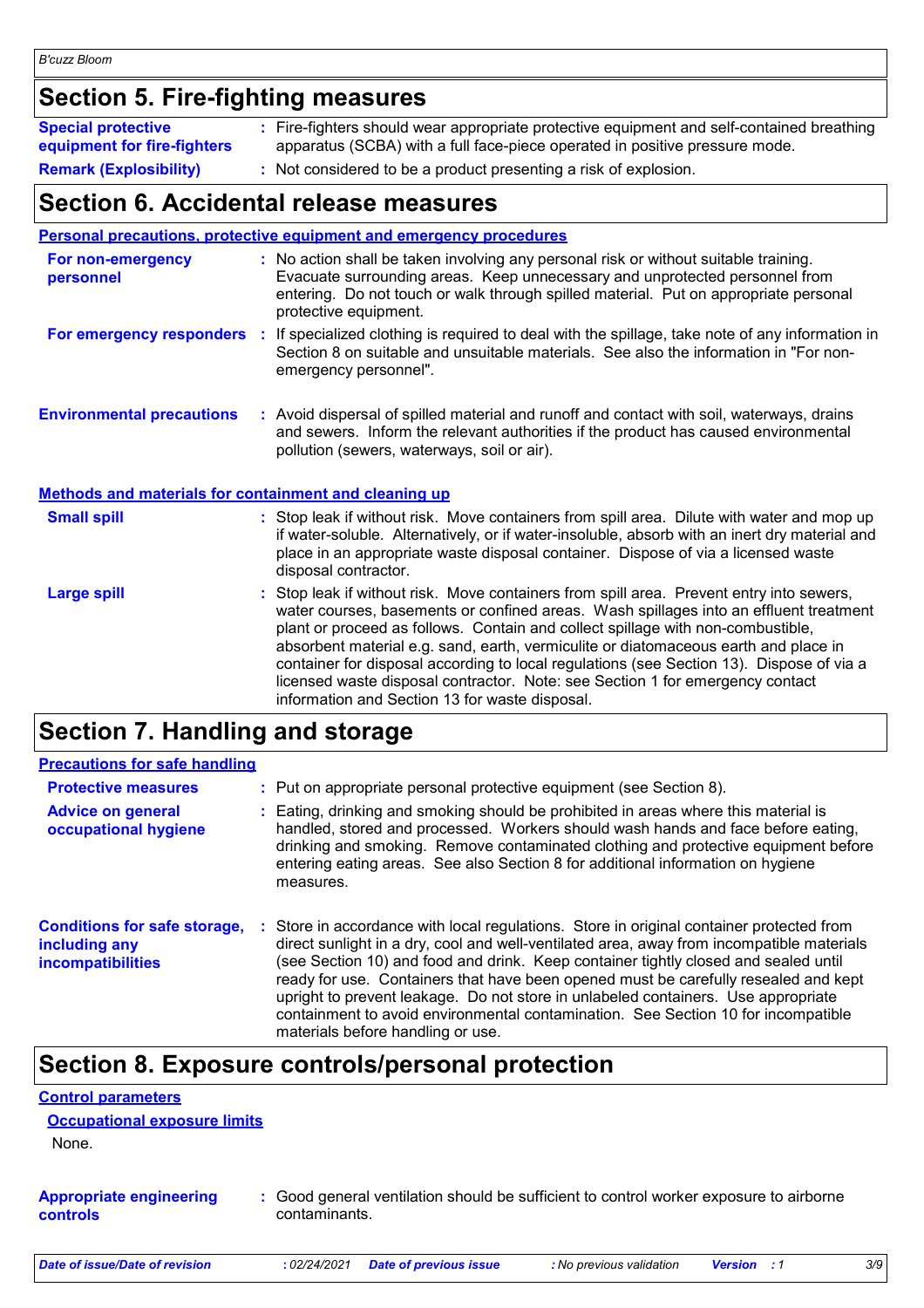# **Section 8. Exposure controls/personal protection**

| <b>Environmental exposure</b><br><b>controls</b> | : Emissions from ventilation or work process equipment should be checked to ensure<br>they comply with the requirements of environmental protection legislation. In some<br>cases, fume scrubbers, filters or engineering modifications to the process equipment<br>will be necessary to reduce emissions to acceptable levels.                                                                                                                                                                                                                                                                                        |
|--------------------------------------------------|------------------------------------------------------------------------------------------------------------------------------------------------------------------------------------------------------------------------------------------------------------------------------------------------------------------------------------------------------------------------------------------------------------------------------------------------------------------------------------------------------------------------------------------------------------------------------------------------------------------------|
| <b>Individual protection measures</b>            |                                                                                                                                                                                                                                                                                                                                                                                                                                                                                                                                                                                                                        |
| <b>Hygiene measures</b>                          | : Wash hands, forearms and face thoroughly after handling chemical products, before<br>eating, smoking and using the lavatory and at the end of the working period.<br>Appropriate techniques should be used to remove potentially contaminated clothing.<br>Wash contaminated clothing before reusing. Ensure that eyewash stations and safety<br>showers are close to the workstation location.                                                                                                                                                                                                                      |
| <b>Eye/face protection</b>                       | Safety eyewear complying with an approved standard should be used when a risk<br>assessment indicates this is necessary to avoid exposure to liquid splashes, mists,<br>gases or dusts. If contact is possible, the following protection should be worn, unless<br>the assessment indicates a higher degree of protection: safety glasses with side-<br>shields.                                                                                                                                                                                                                                                       |
| <b>Skin protection</b>                           |                                                                                                                                                                                                                                                                                                                                                                                                                                                                                                                                                                                                                        |
| <b>Hand protection</b>                           | : Chemical-resistant, impervious gloves complying with an approved standard should be<br>worn at all times when handling chemical products if a risk assessment indicates this is<br>necessary. Considering the parameters specified by the glove manufacturer, check<br>during use that the gloves are still retaining their protective properties. It should be<br>noted that the time to breakthrough for any glove material may be different for different<br>glove manufacturers. In the case of mixtures, consisting of several substances, the<br>protection time of the gloves cannot be accurately estimated. |
| <b>Body protection</b>                           | Personal protective equipment for the body should be selected based on the task being<br>performed and the risks involved and should be approved by a specialist before<br>handling this product.                                                                                                                                                                                                                                                                                                                                                                                                                      |
| <b>Other skin protection</b>                     | : Appropriate footwear and any additional skin protection measures should be selected<br>based on the task being performed and the risks involved and should be approved by a<br>specialist before handling this product.                                                                                                                                                                                                                                                                                                                                                                                              |
| <b>Respiratory protection</b>                    | Based on the hazard and potential for exposure, select a respirator that meets the<br>appropriate standard or certification. Respirators must be used according to a<br>respiratory protection program to ensure proper fitting, training, and other important<br>aspects of use.<br>Recommended: Ensure an MSHA/NIOSH-approved respirator or equivalent is used.                                                                                                                                                                                                                                                      |

## **Section 9. Physical and chemical properties**

| <b>Appearance</b>                               |                         |  |
|-------------------------------------------------|-------------------------|--|
| <b>Physical state</b>                           | : Liquid.               |  |
| <b>Color</b>                                    | : Brown.                |  |
| <b>Odor</b>                                     | : Characteristic.       |  |
| <b>Odor threshold</b>                           | : Not available.        |  |
| pH                                              | $: 7 \text{ to } 10.5$  |  |
| <b>Melting point</b>                            | : Not available.        |  |
| <b>Boiling point</b>                            | : Not available.        |  |
| <b>Flash point</b>                              | : Not available.        |  |
| <b>Evaporation rate</b>                         | : Not available.        |  |
| <b>Flammability (solid, gas)</b>                | : Not applicable.       |  |
| Lower and upper explosive<br>(flammable) limits | : Not available.        |  |
| <b>Vapor pressure</b>                           | : Not available.        |  |
| <b>Vapor density</b>                            | : Not available.        |  |
| <b>Relative density</b>                         | : Not available.        |  |
| <b>Density</b>                                  | $: 1$ g/cm <sup>3</sup> |  |
| <b>Solubility</b>                               | : Not available.        |  |
|                                                 |                         |  |

*Date of issue/Date of revision* **:** *02/24/2021 Date of previous issue : No previous validation Version : 1 4/9*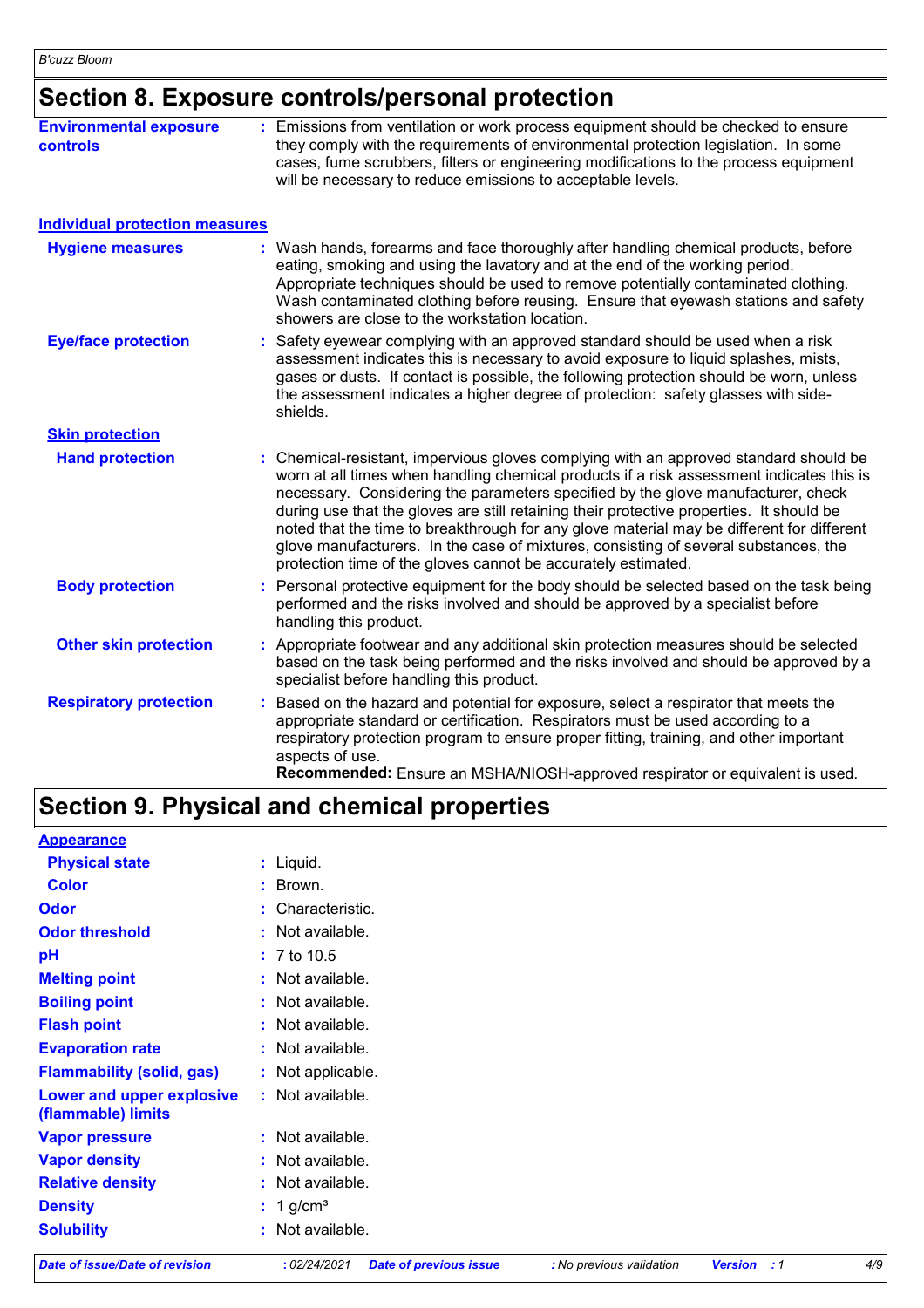# **Section 9. Physical and chemical properties**

| <b>Solubility in water</b>                        | : Not available.                                                 |
|---------------------------------------------------|------------------------------------------------------------------|
| <b>Partition coefficient: n-</b><br>octanol/water | : Not available.                                                 |
| <b>Auto-ignition temperature</b>                  | : Not available.                                                 |
| <b>Decomposition temperature :</b> Not available. |                                                                  |
| <b>Viscosity</b>                                  | : Not available.                                                 |
| <b>Explosive properties</b>                       | : Not considered to be a product presenting a risk of explosion. |

# **Section 10. Stability and reactivity**

| <b>Reactivity</b>                            | : No specific test data related to reactivity available for this product or its ingredients.              |
|----------------------------------------------|-----------------------------------------------------------------------------------------------------------|
| <b>Chemical stability</b>                    | : The product is stable.                                                                                  |
| <b>Possibility of hazardous</b><br>reactions | : Under normal conditions of storage and use, hazardous reactions will not occur.                         |
| <b>Conditions to avoid</b>                   | : Keep away from heat. Do not store above the following temperature: $0^{\circ}$ C.                       |
| <b>Incompatible materials</b>                | : No specific data.                                                                                       |
| <b>Hazardous decomposition</b><br>products   | : Under normal conditions of storage and use, hazardous decomposition products should<br>not be produced. |

# **Section 11. Toxicological information**

| <b>Information on toxicological effects</b>               |                                                                                                           |     |
|-----------------------------------------------------------|-----------------------------------------------------------------------------------------------------------|-----|
| <b>Acute toxicity</b>                                     |                                                                                                           |     |
| <b>Conclusion/Summary</b>                                 | : No known significant effects or critical hazards.                                                       |     |
| <b>Irritation/Corrosion</b>                               |                                                                                                           |     |
| <b>Conclusion/Summary</b>                                 | : Not available.                                                                                          |     |
| <b>Sensitization</b>                                      |                                                                                                           |     |
| <b>Conclusion/Summary</b>                                 | : Not available.                                                                                          |     |
| <b>Mutagenicity</b>                                       |                                                                                                           |     |
| <b>Conclusion/Summary</b>                                 | : Not available.                                                                                          |     |
| <b>Carcinogenicity</b>                                    |                                                                                                           |     |
| <b>Conclusion/Summary</b>                                 | : Not available.                                                                                          |     |
| <b>Reproductive toxicity</b>                              |                                                                                                           |     |
| <b>Conclusion/Summary</b>                                 | : Not available.                                                                                          |     |
| <b>Teratogenicity</b>                                     |                                                                                                           |     |
| <b>Conclusion/Summary</b>                                 | : Not available.                                                                                          |     |
| <b>Specific target organ toxicity (single exposure)</b>   |                                                                                                           |     |
| Not available.                                            |                                                                                                           |     |
| <b>Specific target organ toxicity (repeated exposure)</b> |                                                                                                           |     |
| Not available.                                            |                                                                                                           |     |
| <b>Aspiration hazard</b>                                  |                                                                                                           |     |
| Not available.                                            |                                                                                                           |     |
|                                                           |                                                                                                           |     |
| <b>Information on the likely</b><br>routes of exposure    | : Not available.                                                                                          |     |
| <b>Potential acute health effects</b>                     |                                                                                                           |     |
| <b>Date of issue/Date of revision</b>                     | : 02/24/2021<br><b>Date of previous issue</b><br>: No previous validation<br><b>Version</b><br>$\cdot$ :1 | 5/9 |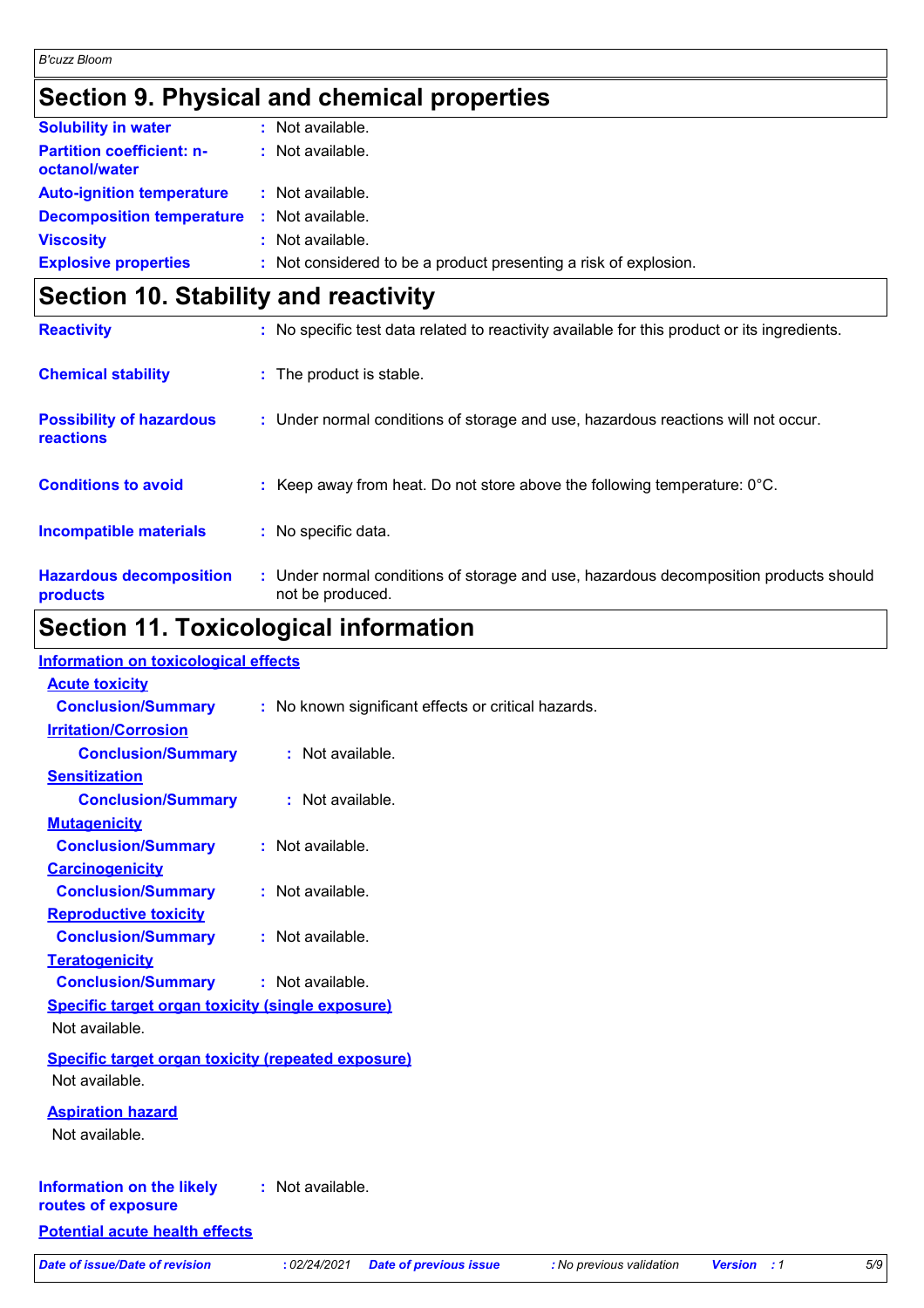### *B'cuzz Bloom*

## **Section 11. Toxicological information**

| <b>Eye contact</b>                      | : No known significant effects or critical hazards.                                      |  |
|-----------------------------------------|------------------------------------------------------------------------------------------|--|
| <b>Inhalation</b>                       | : No known significant effects or critical hazards.                                      |  |
| <b>Skin contact</b>                     | : No known significant effects or critical hazards.                                      |  |
| <b>Ingestion</b>                        | : No known significant effects or critical hazards.                                      |  |
|                                         |                                                                                          |  |
|                                         | Symptoms related to the physical, chemical and toxicological characteristics             |  |
| <b>Eye contact</b>                      | : No specific data.                                                                      |  |
| <b>Inhalation</b>                       | : No specific data.                                                                      |  |
| <b>Skin contact</b>                     | : No specific data.                                                                      |  |
| <b>Ingestion</b>                        | : No specific data.                                                                      |  |
|                                         |                                                                                          |  |
|                                         | Delayed and immediate effects and also chronic effects from short and long term exposure |  |
| <b>Short term exposure</b>              |                                                                                          |  |
| <b>Potential immediate</b><br>effects   | : Not available.                                                                         |  |
| <b>Potential delayed effects</b>        | : Not available.                                                                         |  |
| <b>Long term exposure</b>               |                                                                                          |  |
| <b>Potential immediate</b>              | : Not available.                                                                         |  |
| effects                                 |                                                                                          |  |
| <b>Potential delayed effects</b>        | : Not available.                                                                         |  |
| <b>Potential chronic health effects</b> |                                                                                          |  |
| Not available.                          |                                                                                          |  |
| <b>Conclusion/Summary</b>               | : Not available.                                                                         |  |
| <b>General</b>                          | : No known significant effects or critical hazards.                                      |  |
| <b>Carcinogenicity</b>                  | : No known significant effects or critical hazards.                                      |  |
| <b>Mutagenicity</b>                     | : No known significant effects or critical hazards.                                      |  |
| <b>Reproductive toxicity</b>            | : No known significant effects or critical hazards.                                      |  |
|                                         |                                                                                          |  |

#### **Numerical measures of toxicity**

**Acute toxicity estimates** Not available.

# **Section 12. Ecological information**

# **Toxicity Conclusion/Summary :** Not available.

# **Persistence and degradability**

**Conclusion/Summary :** The methods for determining the biological degradability are not applicable to inorganic substances.

### **Mobility :** Not available. **Bioaccumulative potential** Not available. **Soil/water partition coefficient (KOC) :** Not available. **Mobility in soil**

*Date of issue/Date of revision* **:** *02/24/2021 Date of previous issue : No previous validation Version : 1 6/9*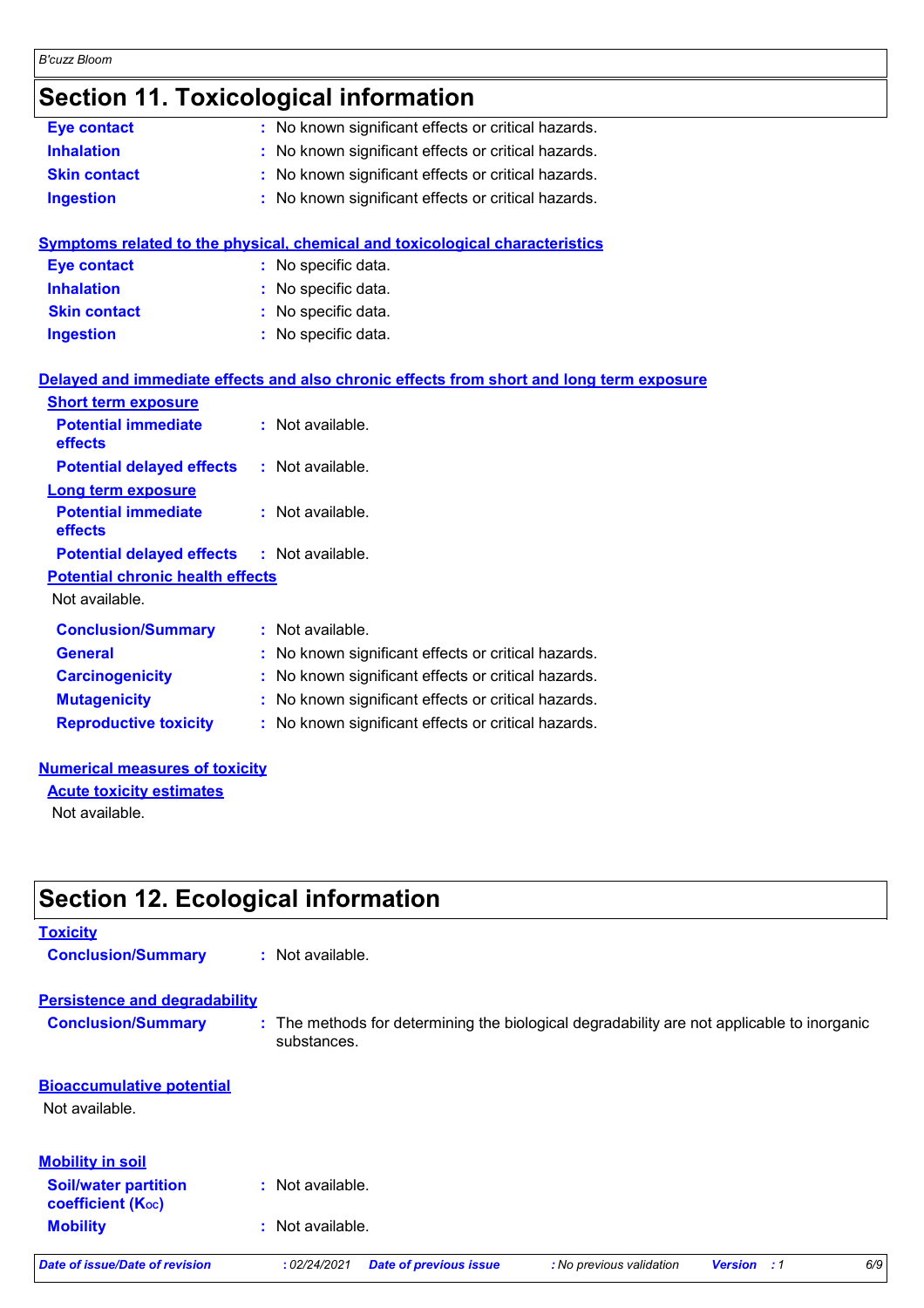## **Section 12. Ecological information**

**Other adverse effects** : No known significant effects or critical hazards.

## **Section 13. Disposal considerations**

The generation of waste should be avoided or minimized wherever possible. Disposal of this product, solutions and any by-products should at all times comply with the requirements of environmental protection and waste disposal legislation and any regional local authority requirements. Dispose of surplus and non-recyclable products via a licensed waste disposal contractor. Waste should not be disposed of untreated to the sewer unless fully compliant with the requirements of all authorities with jurisdiction. Waste packaging should be recycled. Incineration or landfill should only be considered when recycling is not feasible. This material and its container must be disposed of in a safe way. Empty containers or liners may retain some product residues. Avoid dispersal of spilled material and runoff and contact with soil, waterways, drains and sewers. **Disposal methods :**

## **Section 14. Transport information**

|                                      | <b>DOT</b><br><b>Classification</b> | <b>TDG</b><br><b>Classification</b> | <b>Mexico</b><br><b>Classification</b> | <b>ADR/RID</b> | <b>IMDG</b>             | <b>IATA</b>    |
|--------------------------------------|-------------------------------------|-------------------------------------|----------------------------------------|----------------|-------------------------|----------------|
| <b>UN number</b>                     | Not regulated.                      | Not regulated.                      | Not regulated.                         | Not regulated. | Not regulated.          | Not regulated. |
| <b>UN proper</b><br>shipping name    |                                     |                                     |                                        |                |                         |                |
| <b>Transport</b><br>hazard class(es) |                                     |                                     |                                        |                |                         |                |
| <b>Label</b>                         |                                     |                                     |                                        |                |                         |                |
| <b>Packing group</b>                 |                                     |                                     |                                        |                |                         |                |
| Environmental<br>hazards             | No.                                 | No.                                 | No.                                    | No.            | Marine<br>Pollutant: No | No.            |

**Special precautions for user Transport within user's premises:** always transport in closed containers that are **:** upright and secure. Ensure that persons transporting the product know what to do in the event of an accident or spillage.

**Transport in bulk according :** Not applicable. **to IMO instruments**

### **Section 15. Regulatory information**

| <b>U.S. Federal regulations</b>                                                   | : TSCA 8(a) CDR Exempt/Partial exemption: Not determined |  |  |
|-----------------------------------------------------------------------------------|----------------------------------------------------------|--|--|
| <b>Clean Air Act Section 112</b><br>(b) Hazardous Air<br><b>Pollutants (HAPS)</b> | : Not listed                                             |  |  |
| <b>Clean Air Act Section 602</b><br><b>Class I Substances</b>                     | : Not listed                                             |  |  |
| <b>Clean Air Act Section 602</b><br><b>Class II Substances</b>                    | : Not listed                                             |  |  |

**DEA List I Chemicals (Precursor Chemicals) :** Not listed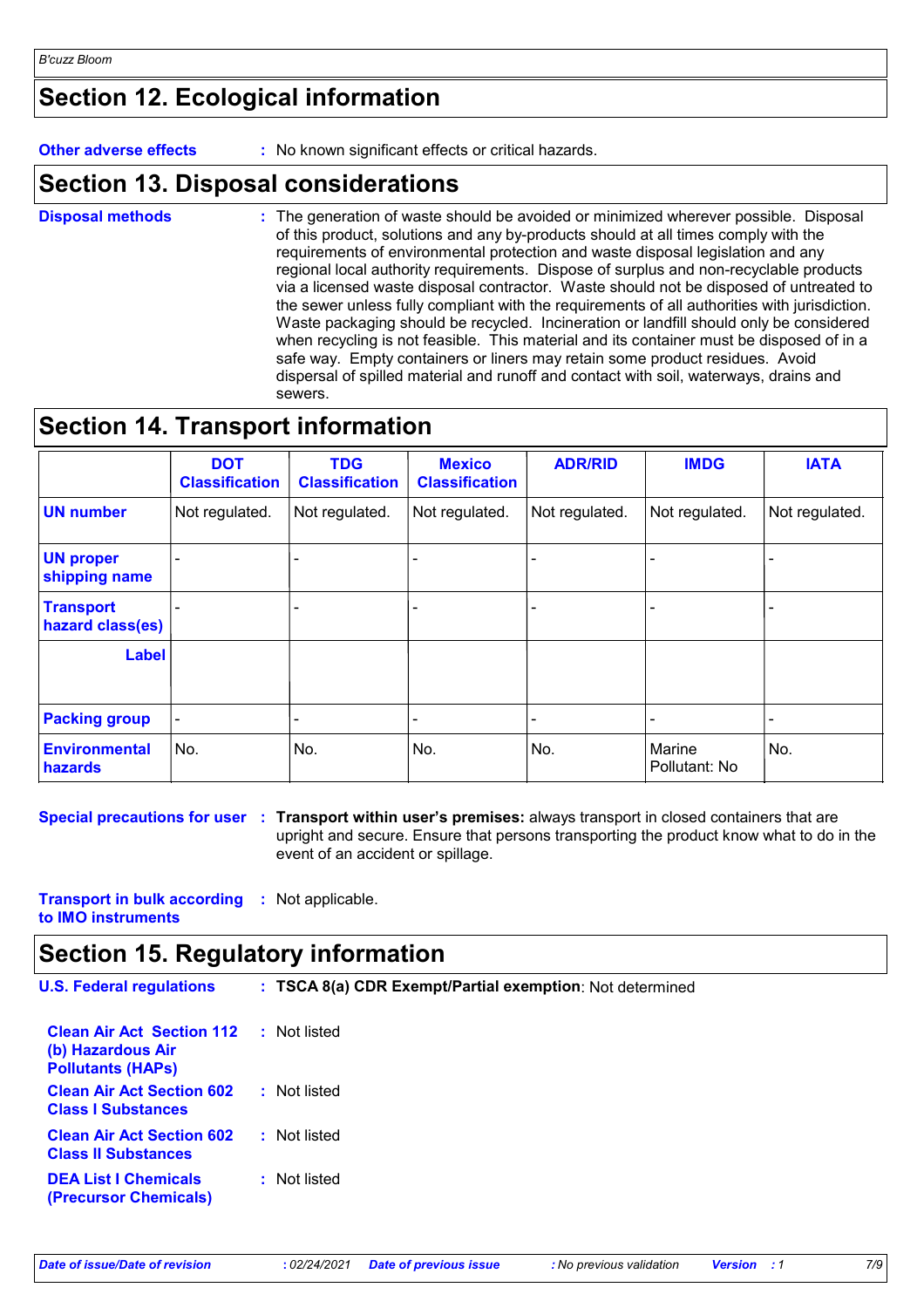## **Section 15. Regulatory information**

| <b>DEA List II Chemicals</b><br><b>(Essential Chemicals)</b> | : Not listed                         |
|--------------------------------------------------------------|--------------------------------------|
| <u>SARA 302/304</u>                                          |                                      |
| <b>Composition/information on ingredients</b>                |                                      |
| No products were found.                                      |                                      |
| <b>SARA 304 RQ</b>                                           | : Not applicable.                    |
| <b>SARA 311/312</b>                                          |                                      |
| <b>Classification</b>                                        | : Not applicable.                    |
| <b>Composition/information on ingredients</b>                |                                      |
| No products were found.                                      |                                      |
|                                                              |                                      |
| <b>State regulations</b>                                     |                                      |
| <b>Massachusetts</b>                                         | : None of the components are listed. |
| <b>New York</b>                                              | None of the components are listed.   |
| <b>New Jersey</b>                                            | : None of the components are listed. |
| <b>Pennsylvania</b>                                          | None of the components are listed.   |
| <b>California Prop. 65</b>                                   |                                      |

This product does not require a Safe Harbor warning under California Prop. 65.

### **International regulations**

| <b>Chemical Weapon Convention List Schedules I, II &amp; III Chemicals</b> |  |
|----------------------------------------------------------------------------|--|
| Not listed.                                                                |  |
| <b>Montreal Protocol</b>                                                   |  |

Not listed.

### **Stockholm Convention on Persistent Organic Pollutants**

Not listed.

### **Rotterdam Convention on Prior Informed Consent (PIC)**

Not listed.

### **UNECE Aarhus Protocol on POPs and Heavy Metals**

Not listed.

### **Inventory list**

- **Europe :** All components are listed or exempted. **Canada :** All components are listed or exempted.
	-
- **United States :** All components are active or exempted.

## **Section 16. Other information**

### **National Fire Protection Association (U.S.A.)**



### **Procedure used to derive the classification**

|                                           | <b>Classification</b> | <b>Justification</b> |
|-------------------------------------------|-----------------------|----------------------|
| Not classified.                           |                       |                      |
| <b>History</b><br><b>Date of printing</b> | 02/24/2021<br>п.      |                      |
|                                           |                       |                      |